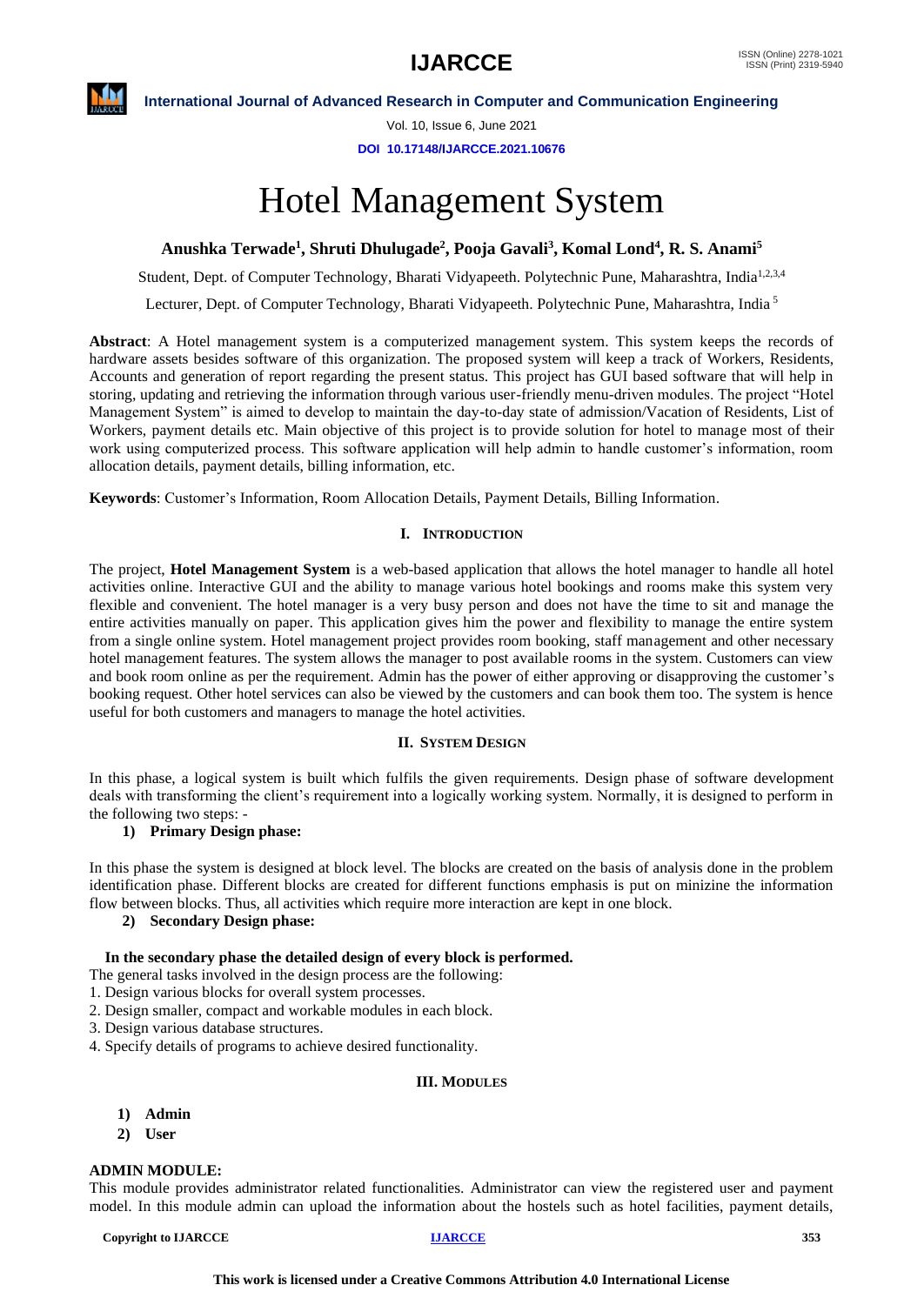

**International Journal of Advanced Research in Computer and Communication Engineering**

Vol. 10, Issue 6, June 2021

#### **DOI 10.17148/IJARCCE.2021.10676**

resident allotment details and allotment status. Admin will give the responses to users based on requirements such as checking the hotel strength and availability of rooms, and salary payment for workers. Main goal of the Hotel is to provide security maintenance.

#### **USER MODULE:**

 This module is about the users of this portal. By using this module user can lodge any complaint about process. User must be registered with the system. By using this login id, user will log on to this portal and do all transactions which are assigned to them. User registration details must be secret after that he/she will get personal id, password through that only contact the admin. User sends a room allotment request to the admin and waits until the administrator's response. The user can access the permissions only after getting the response the administrator.

#### **IV. SYSTEM REQUIREMENTS SPECIFICATION**

#### **Existing System:**

In the existing manual system, a lot of time is spent in communicating the information across different branches. There is a need for an integrated automated system, which has some centralized control over the entire process. Conventional System makes use of huge amounts of paper for recording transactions. The existing system is a manually maintained system. All the Hotel records are to be maintained for the details of each customer, Fee details, Room Allocation, Attendance etc. All these details are entered and retrieved manually.

#### **Disadvantages:**

- 1) Time Consuming.
- 2) Updating process.
- 3) Inaccuracy of data.

#### **Proposed System:**

Proposed system is the computerized version of the existing system. Provides easy and quick access over the data. Keeping records of admission of Resident properly so that facilities provided by Hotels are fully utilized in effective and efficient manner. Keeping the records of salary structure of the workers of Hotel by billing approach.

#### **Advantages:**

- 1) Storing resident details correctly.
- 2) Maintain accuracy.

#### **I. FUTURE SCOPE**

It may help collecting perfect management in details. In a very short time, the collection will be obvious, simple and sensible. It will help a person to know the management of passed year perfectly and vividly. It also helps in current all works relative to Hotel Management System. It will also reduce the cost of collecting the management & collection procedure will go on smoothly.

- In computer system the person has to fill the various forms & number of copies of the forms can be easily generated at a time.
- In computer system, it is not necessary to create the manifest but we can directly print it, which saves our time.
- To assist the staff in capturing the effort spent on their respective working areas.
- To utilize resources in an efficient manner by increasing their productivity through automation.
- The system generates types of information that can be used for various purposes.
- It satisfies the user requirement.
- Be easy to understand by the user and operator.
- Be easy to operate
- Have a good user interface
- Be expandable
- Delivered on schedule within the budget.

**Copyright to IJARCCE [IJARCCE](https://ijarcce.com/) <sup>354</sup>**